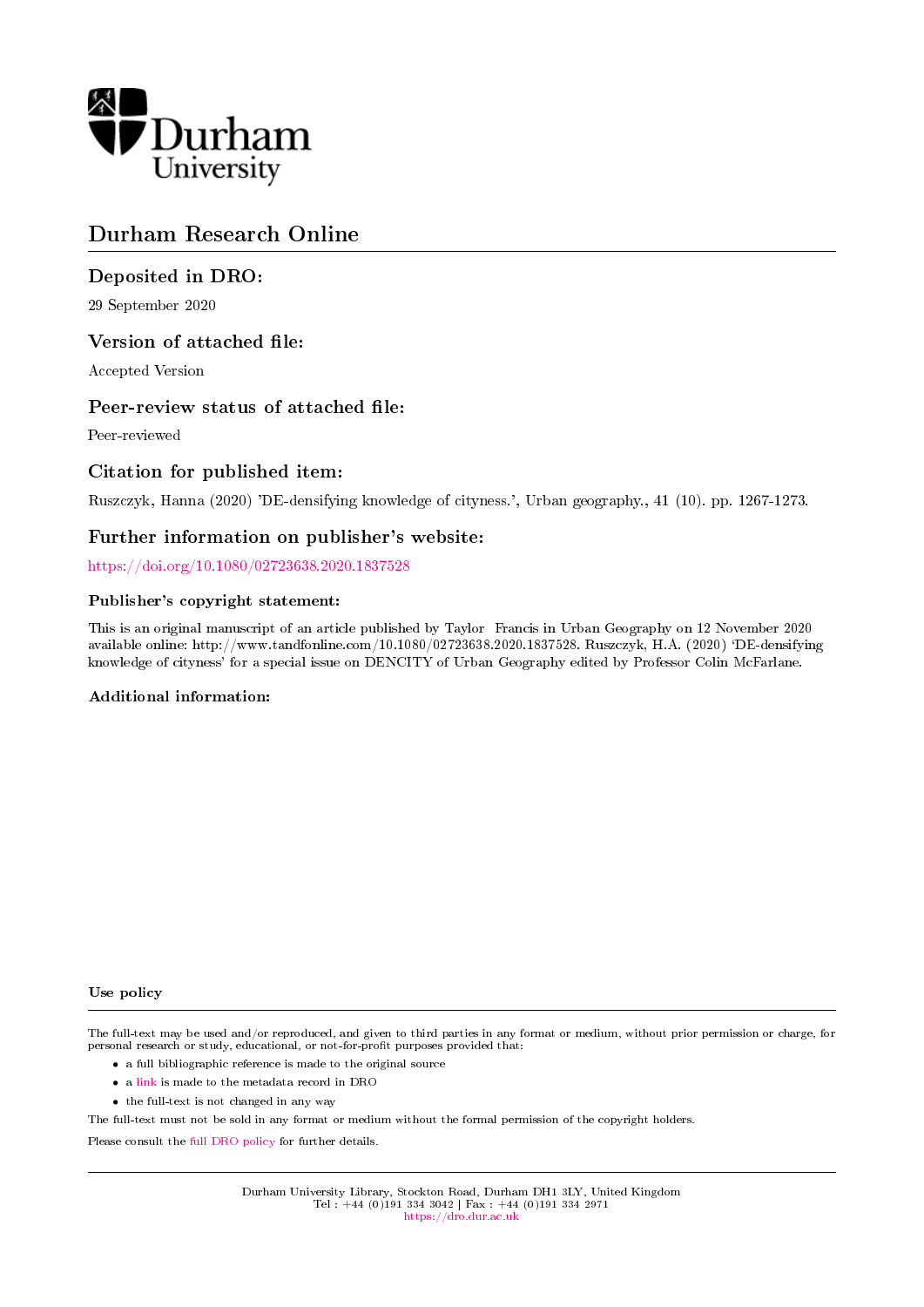#### **DE-densifying knowledge of cityness**

**Hanna Ruszczyk**

**Durham University**

#### **Part of a special issue on DENCITY for Urban Geography, 2020**

#### **Please reference in the following way:**

Ruszczyk, H.A. (2020) 'DE-densifying knowledge of cityness' for a special issue on DENCITY of *Urban Geography* edited by Professor Colin McFarlane

#### **Introduction**

Cities are often considered in relation to density. What can density reveal? The online dictionary (Lexico, 2019) definition of density has three meanings. The first is the degree of compactness of a substance, another is the quantity of people or things in a given area or space and the third definition is the one that resonates with what I am exploring in Nepal. This definition comes from computing and is "**a measure of the amount of information on a storage medium**" (similar to a low-density floppy disk from the late 1980s - early 1990s). I consider knowledge of cityness and the storage medium are newly elected government officials and the rural areas and their residents of administratively and geographically expanding cities. The *Atlas of Urban Expansion* (Angel et al, 2016) presents the scale at which transformations are occurring throughout the world in cities with less than 500,000 residents. Urban expansion and peripheral growth is dramatically increasing yet it is almost becoming commonplace. A particular challenge in understanding the evolving urban form is

**3**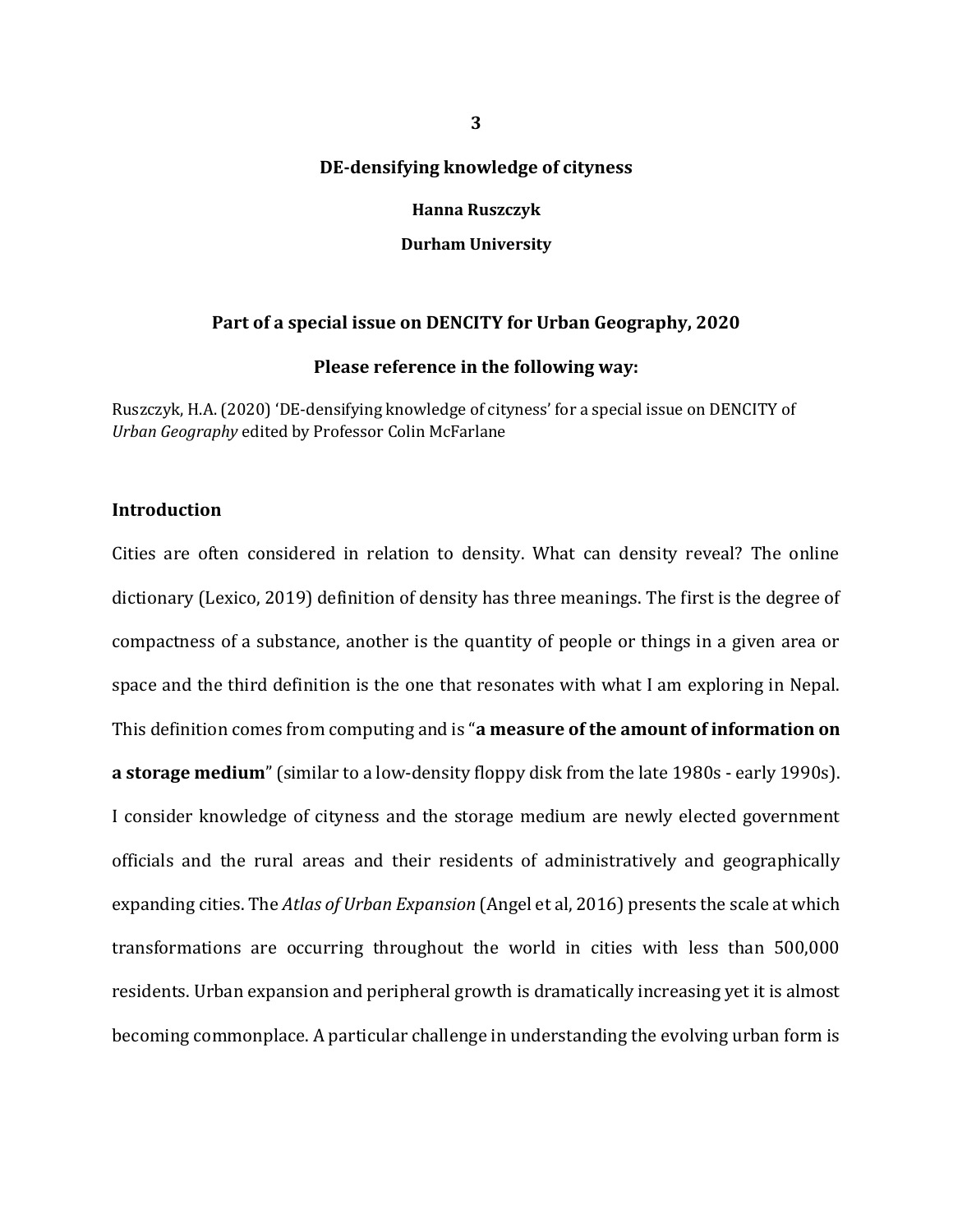not only related to scale but also considering historical trajectories, governance and politics in the spaces where people live (Keil, 2018).

The call for this special issue was to reflect on the problematic surrounding density we are encountering in our work. I do not see the city through increasing population density. I do not see compact, tight spaces ruled by horizontal nor vertically densification. I see regional cities, increasing common spaces throughout the world. Cities whose geographic boundaries are expanding, where cities are becoming visibly ruralised. Where population density is decreasing and the rural population does not understand what it means to be a resident of the city and furthermore, does not possess knowledge of cityness. In this paper, "cityness" refers to Simone's (2010, 3) term to describe the state of cities which are things that are 'in the making', evolving. I am writing to make space for cities that are unremarkable, ordinary (Robinson, 2006), full of unpaved roads, full of agricultural fields that are rapidly disappearing to accommodate residents' desires for housing and cities full of unmet aspirations. Rather than writing about urbanization, I reflect on density through a ruralization<sup>1</sup> of the world where Krausse argues that "people carry their past into their habitus" (2013, 238). People use their history and their knowledge to make sense of their new-found engagement and residency in cities. This paper describes how in a country such as Nepal, which until very recently was considered rural (Ruszczyk, 2020), cities are being formed where density of knowledge is vital to understand evolving practices. The implications of this approach, of considering density as a form of knowledge is a socio-

 $\overline{a}$ 

<sup>1</sup> Based on Monika Krause's paper, '*The Ruralization of the World*' (2013)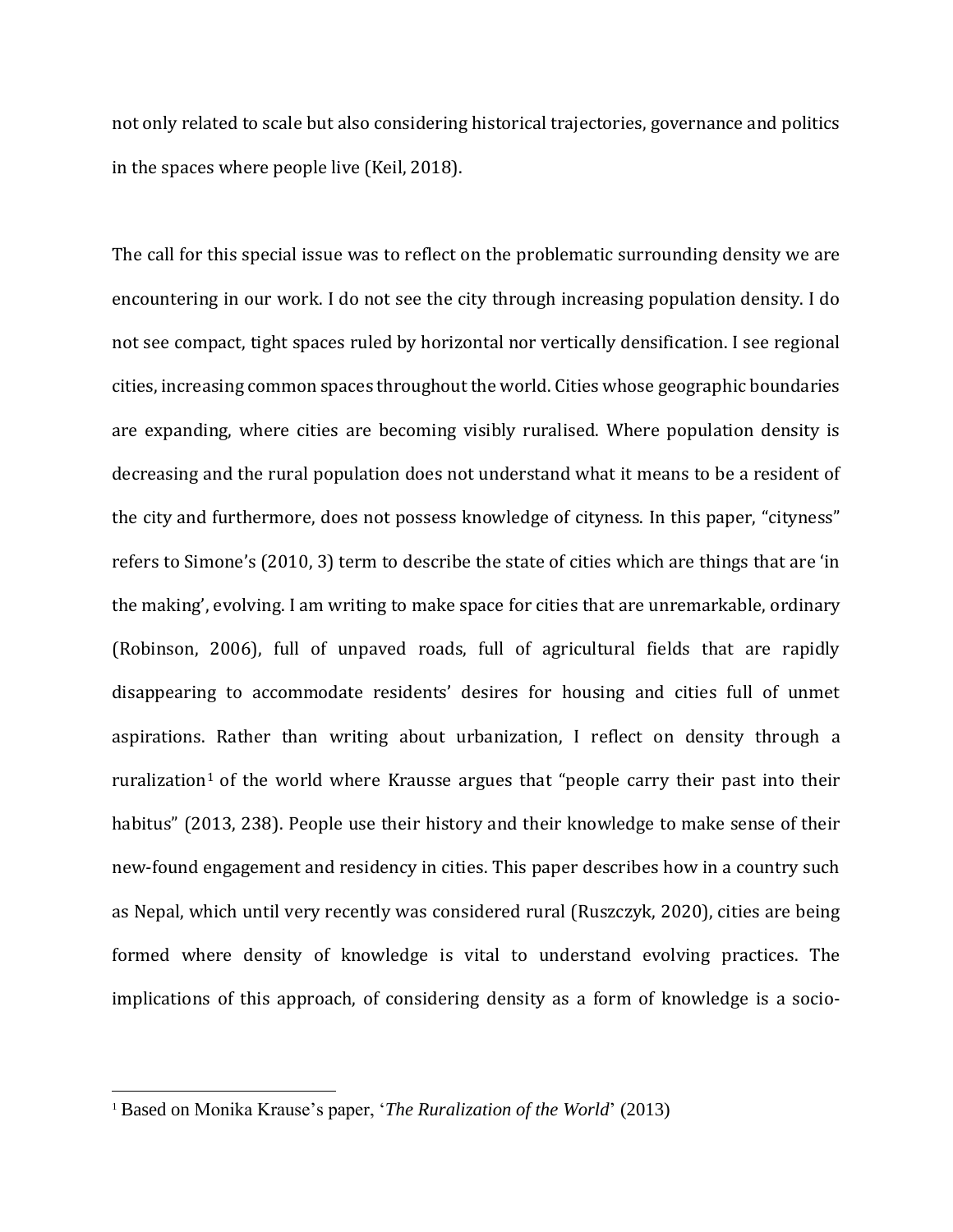historical formation that can be a window into considering many spaces throughout the world.

### **Ruralised urban cities**

Nepal, sandwiched between the political and economic behemoths of India and China, is a country of almost 30 million residents. Nepal has survived a ten-year internal conflict (1996- 2006) that killed 13,000 people, an earthquake in the spring of 2015 that killed almost 9,000 people and an everyday economic and social landscape where international remittances from young men are the backbone of the economy (Ruszczyk, 2017; World Bank, 2018). Since 2014, due to political and administrative battles taking place between ministries on a national level, the central government administratively transformed Nepal. In 2014, 86 percent of the population lived in rural areas (IFAD, 2014) but within 36 months, Nepal nominally became an urban country where up to 60 percent of the population live in urban municipalities<sup>2</sup>. While the country was being consolidated administratively, the earthquake occurred in April 2015, the new constitution was promulgated in September 2015 and the economic blockade was imposed by India in late 2015-2016. All of which impacted either how the country would be organised administratively or how the local authorities and residents interacted with each other.

The local authorities had new roles and relations with residents needed to adjust accordingly. These administrative changes of 2014-2018 have been radical and led to profound changes including a federal system of government with seven provinces and significant

 $\overline{\phantom{0}}$ 

<sup>2</sup> *Nagarpalika* in Nepali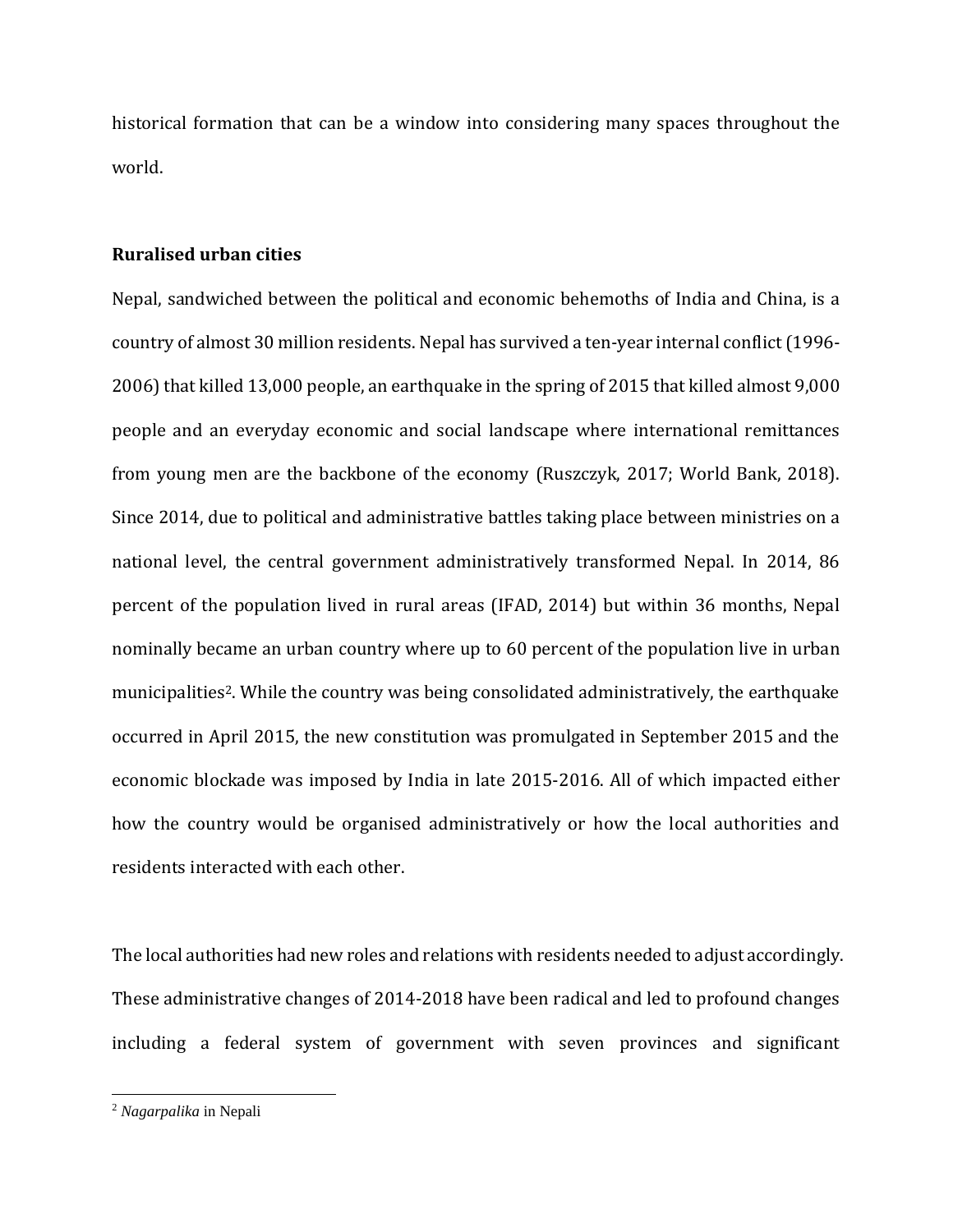decentralisation of power to the 753 local governments. Nepal's ambitious transition from a unitary to a federal government system is a daunting task in the short term for a low-income country such as Nepal with "fragmented politics and weak institutions" (World Bank 2018, 10) and many challenges exist which will strain the government whose implementation capacity is already stretched. Elections for all three tiers of government took place relatively smoothly in 2017 (Ibid). The new elected government was established in February 2018.

Bharatpur, a metropolitan city, is located on the fertile plains of Nepal near the border with India. Bharatpur is the fourth most populated city of Nepal and second largest in geographic area. Until November 2014, Bharatpur Municipality had 14 wards and a population of 144,000. In December 2014, it was designated a sub metropolitan city (SMC) with 29 wards; its physical area increased by 50 percent and its population increased over 50 percent (to 210,000) due to five amalgamated villages. Five months later, the earthquake struck and the local government struggled to inspect the damaged 8 percent of 40,000 buildings. In 2017, Bharatpur became a metropolitan city, its geographic area was increased again and the population increased to 280,000 residents due to the incorporation of adjacent villages. Due to the composition of the city's inhabitants (high caste Brahmins and Chetris as well as a range of ethnic and indigenous populations who live without conflict) and the new leadership of Bharatpur, the city is very visible politically on a national level.

Of particular importance to this discussion of density, these administratively designated changes have profoundly changed Bharatpur. It is now very "rural"in terms of demographics, geographic area and physical attributes such as poor quality of roads, poor access to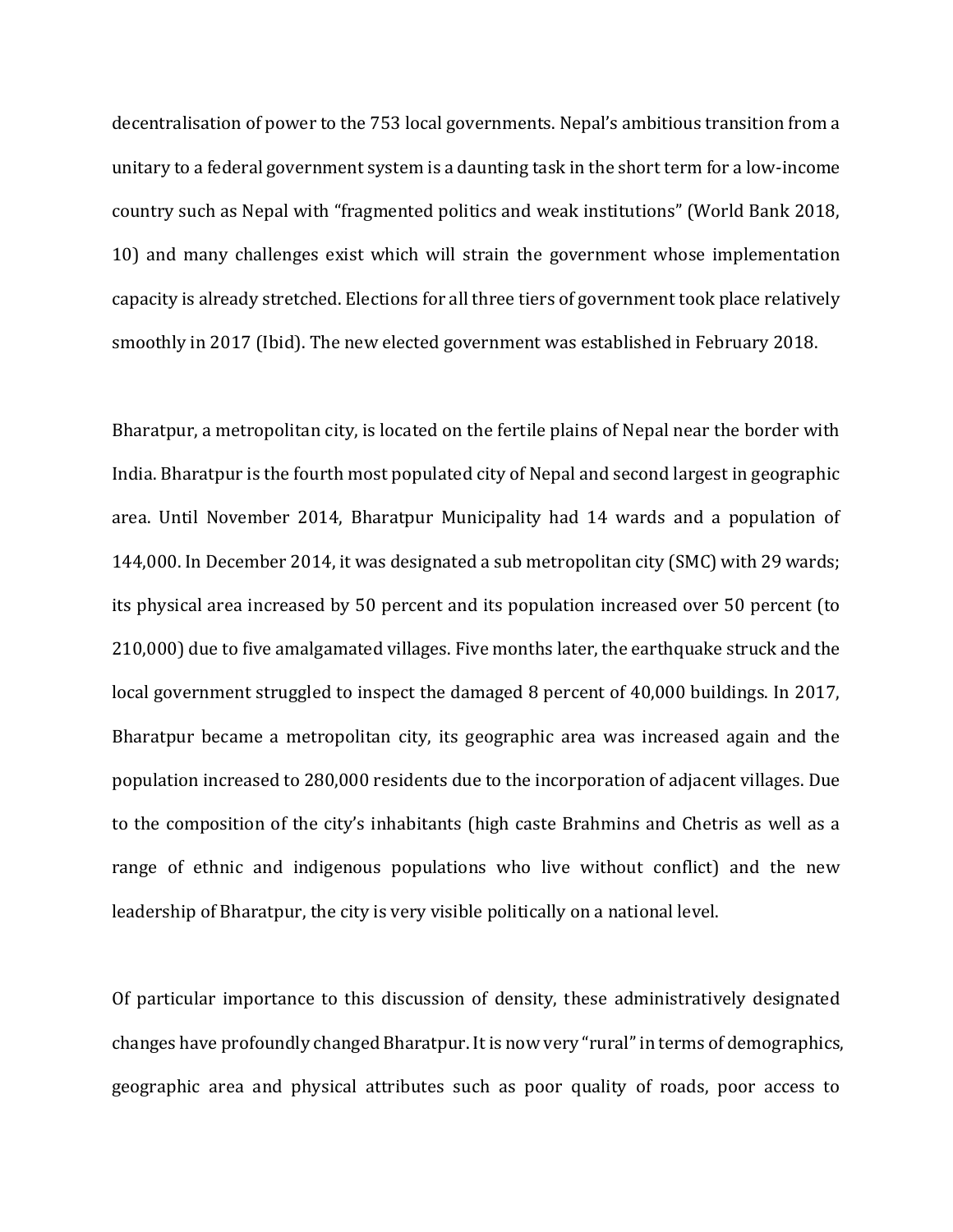electricity, lack of piped water and lack of sanitation facilities. While the national political project to create an urban country is underway in Nepal, the radical and rapidly imposed administrative changes are straining the capacity of newly elected local authorities (the first since 2002 when they were banned by the King) to cope with the new and increased responsibilities (Asia Foundation, 2018). The municipal officials are paralysed; they do not fully understand the range of their new-found responsibilities and they do know how to effectively engage with the rural areas of the metropolitan city.

## **Incremental urban planning**

 $\overline{\phantom{0}}$ 

How does the local authority talk, discuss, and negotiate with those who are unfamiliar with the city's administration? I agree with Pieterse (2013, 14) who suggests there is a nuanced and complex story occurring on a local level "if nothing else, the (local) state is a site of constant contestation, stabilisation, adaptation and re-legitimation through actors of learning and institutional recalibration". I am exploring the organising logics related to urban planning and notions of the 'core', 'semi core' and 'rural' <sup>3</sup> parts of the city and who possesses what type of information and knowledge. Again, my understanding of the concept of density is through knowledge of cityness from the perspective of the newly elected government officials and residents of rural areas in administratively and geographically expanding cities.

<sup>&</sup>lt;sup>3</sup> 'Core', 'semi core' and 'rural' are the terms utilised by government officials and residents in Bharatpur to describe different parts of the city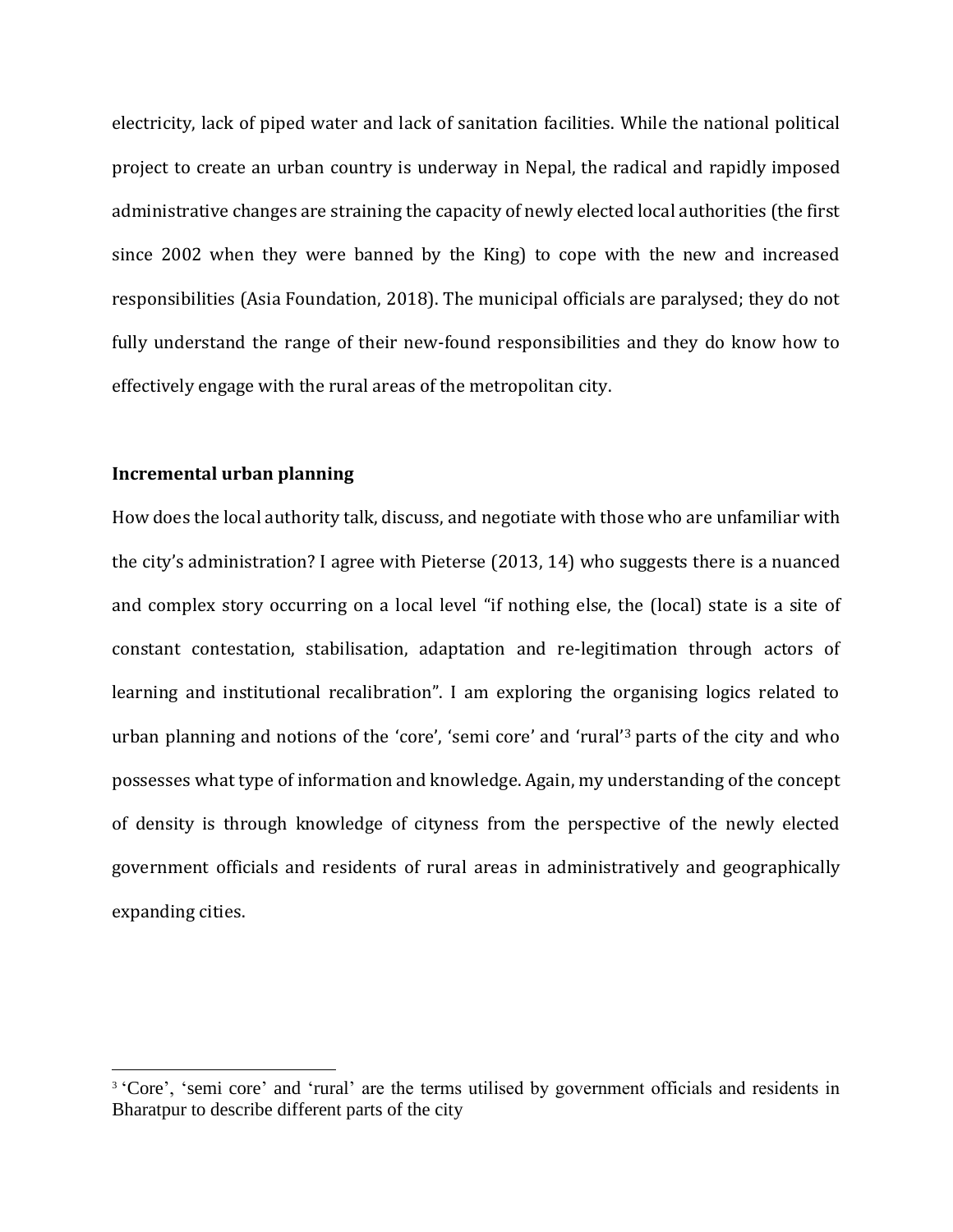Baitsch argues "much of city-making processes happen in a … discrete manner" (2018, 22). He considers incremental development to be the step-by-step, transformation of houses and neighbourhoods over an extended period of time. This acknowledgement of urban processes to be step-by-step and occurring over extended, stretched periods of time where people are living their lives, learning how to function, to create and what can be taken and achieved is important. It subtly nods to the active contribution of a wide range of invisible people in creating cities. Five months after the earthquake, in September 2015, the most senior central government's representative based in the local authority brought together the construction sector for a meeting. He proceeded to tell them that the local authority will begin to enforce the building code bylaws without exception. The engineers and construction companies were stunned and scared. There was a palatable silence in the outdoor venue. Prospective home-owners were uncertain if the local authority would actually implement the law uniformly throughout the city.

During this same fieldwork trip, a SMC official leading urban planning for the sub metropolitan city explained to me in exasperation:

"Now that we have 29 wards, it is more complicated, the area of the SMC is too big. In the near future, there will be a [new] SMC master plan with a land use plan. At the present time there is no demarcation of land use. People will be angry that agricultural land cannot be[come] residential. It is all easy on paper but in the "field" [in reality] it is difficult to implement [for the local government]".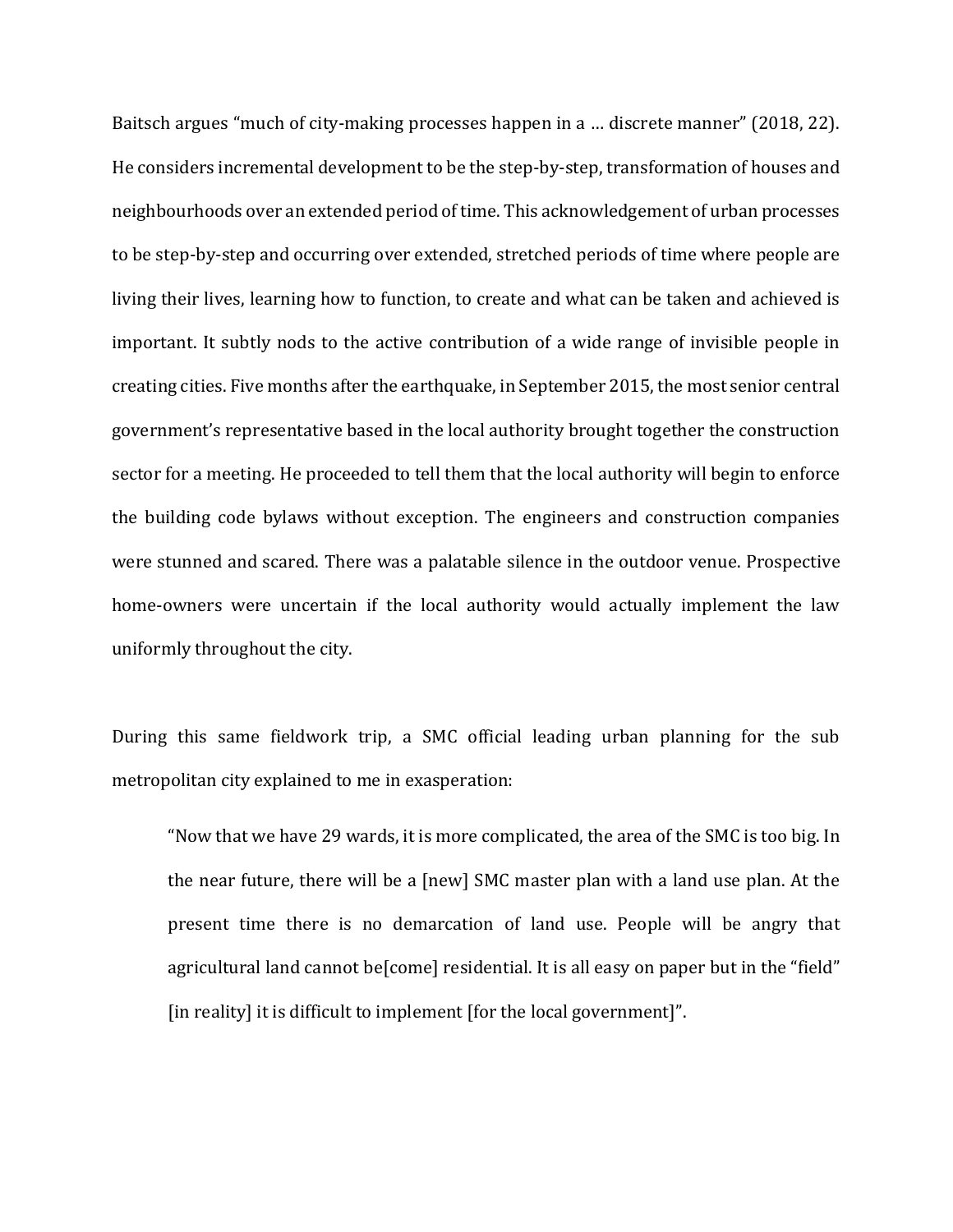Upon my return in 2017 and more recently in 2019, the expected master plan and land use plan was (still) being developed by the new administration led by the newly elected mayor. How realistic is it to expect that someday the master plan and land use plan will be implemented is unclear. The necessity of *implementing* urban planning in cities is not imbedded in the public sector nor in the minds of residents. Tensions between historical notions of centralised urban planning conducted by central government staff residing in cities throughout the country for two to five years and the new public sector urban planning regime implemented by elected officials and their subordinates who originate from the cities they govern will exposure a host of new issues on a local level.

In a regional city such as Bharatpur, large scale, private developers building gated communities are not evident. Instead, urban planning is being considered in a localised manner radiating from the centre, the urban core with paved roads, hospitals, administrative buildings, businesses and banks, through the semi core areas with their one or two paved roads, houses being constructed, market stalls and bus stops. Only then, is urban planning radiated out to the city's periphery, the low-density rural areas with dusty dirt tracks, fragmented access to electricity, no piped water, where farm-land is cultivated for rice and some vegetables and lastly where residents worry about wild animal (tiger and rhinoceros) attacks (Ruszczyk, 2019).

## **De-densifying knowledge of cityness**

The local authority's *informal* yet tactical decision to incrementally implement components of the metropolitan city's urban planning regime is premised on the history of the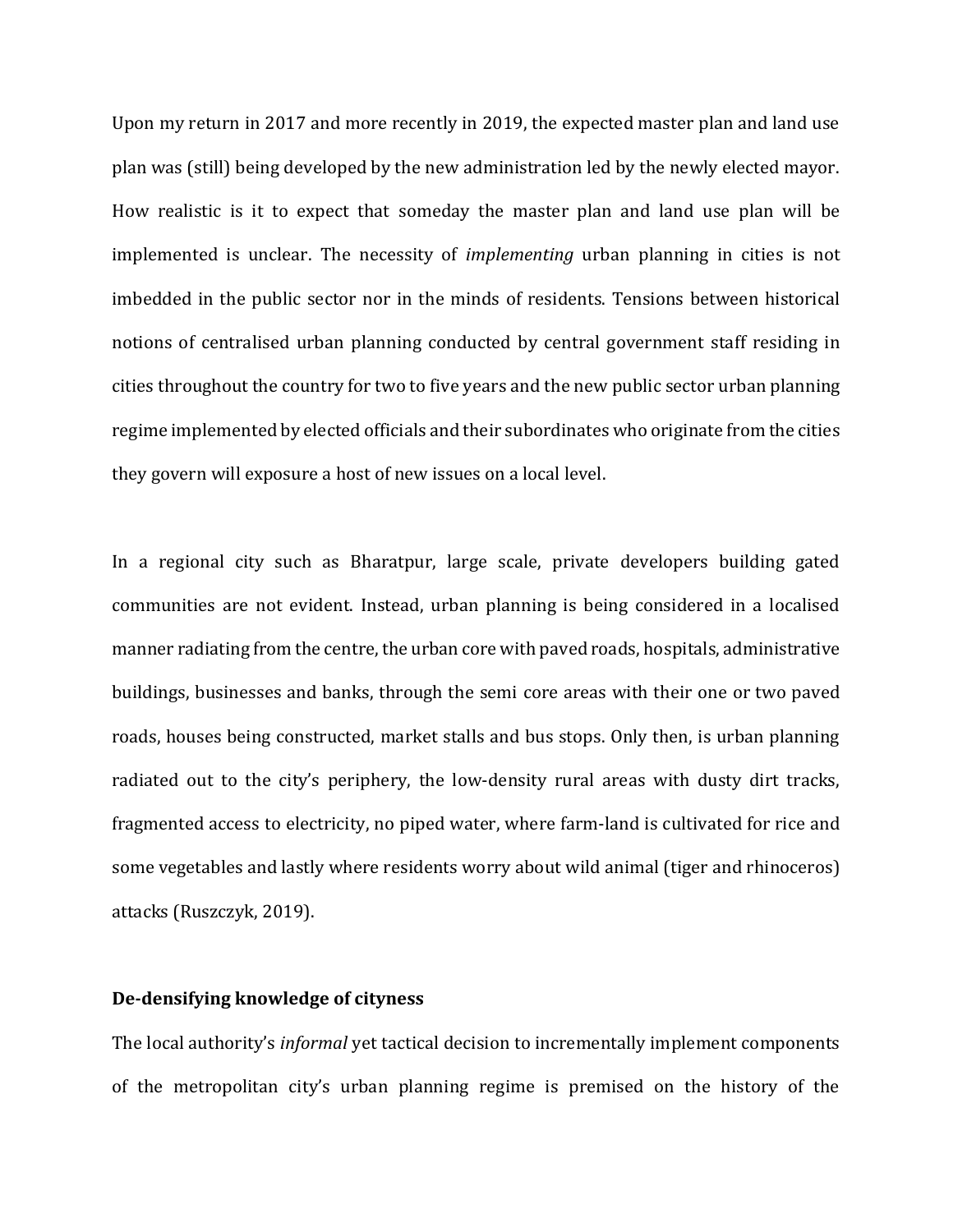relationship between the local government and residents. For example, officials in 2019 were considering whether a particular ward (lowest level of local government) was part of the 2014 boundaries of the municipality or became part of the sub-metropolitan city in 2015 or more recently became a part of the metropolitan city in 2017. This informal assessment of the history of the relationship existing between the local government and residents is cognisant of the fact that people carry their history and knowledge into the present habitus.

For example, those wards and residents that have been part of the municipality as of 2014 were educated between 2014-2017 on how to implement urban planning requirements relevant to residents such as earthquake resistant construction of homes. Residents are also familiar with the staff of the local authority and have developed informal relationships that allow for knowledge transfer outside of formal channels (Ruszczyk 2017, 2018). In the peri urban areas, the residents appear to desire to be part of the city and to have the infrastructure that will give them recognition as residents of the city. Paved roads and street lightening are typical projects being implemented with municipal funds and co-financed by residents (Ruszczyk and Price, 2019). These geographic areas are excited to be recognised as part of the city and express a willingness to follow the emerging rules and regulations of the local authority.

After the boundaries of Bharatpur were enlarged to amalgamate villages, relationships between these residents and the local authority became tenuous and fraught with uncertainty. The relationships may not have even been established or have changed due to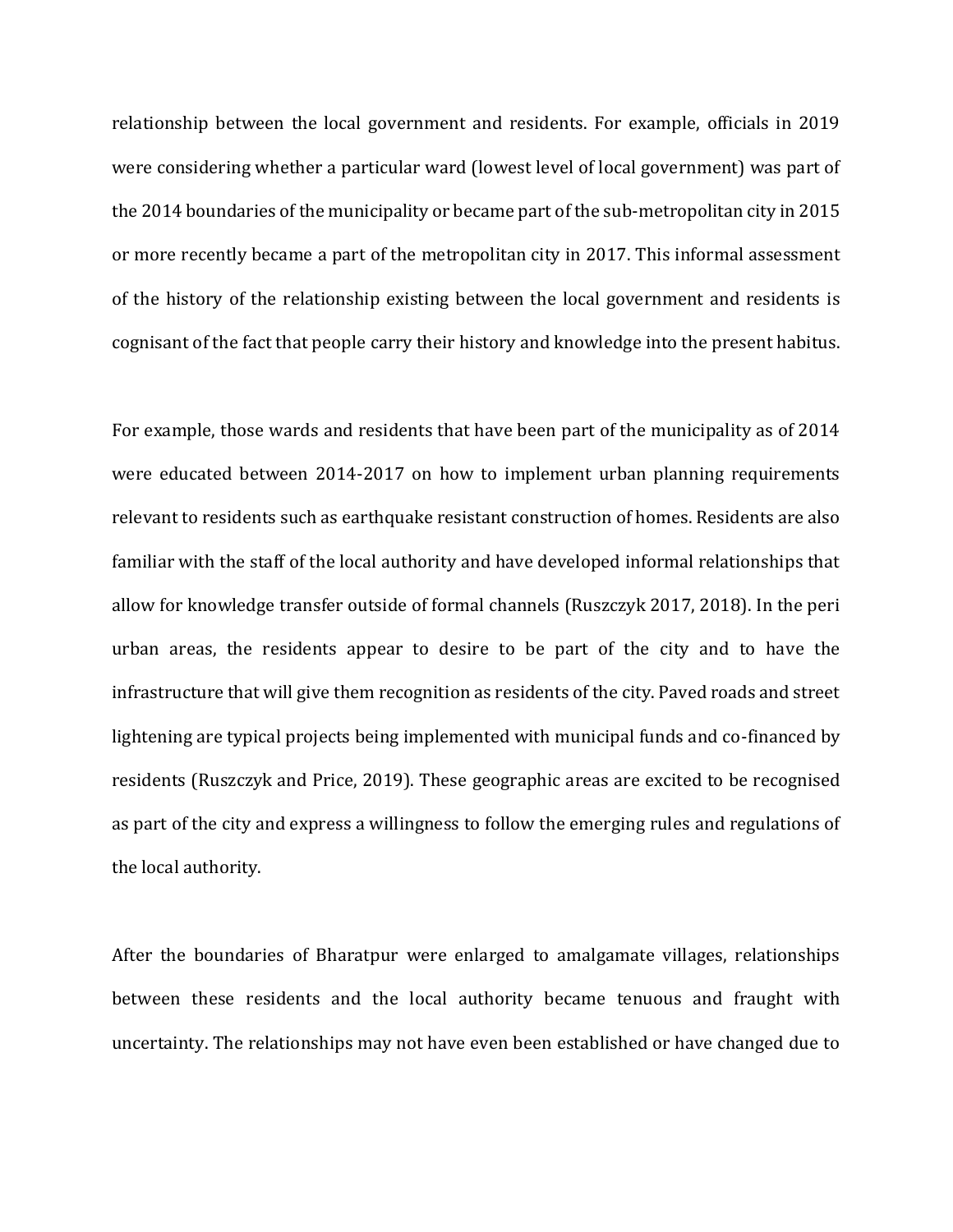the nature of the evolving roles of rural municipalities  $4$  and urban municipalities. In historically rural municipalities of Nepal, government officials served a key role in the provision of services and were generally responsive to the needs of the rural areas. Now, these rural spaces have become wards of the metropolitan city and staff have been replaced. The relationships between local government and residents are very different. Residents must travel long distances via infrequent public transport to the main office of the metropolitan city for key services and there are new officials to be reckoned with. The new staff in the ward offices as well as residents are simultaneously learning what their roles are and what can be expected from the other party. The metropolitan city is also promising new taxes and new forms of governance that may not be particularly welcome by these former villages. It is in these spaces where the metropolitan city of Bharatpur is incrementally deciding not to intervene, *yet*, and not to demand cityness as a form of relationality and knowledge with urban authorities from residents.

The newly elected local government officials understand that "people carry their past into their habitus" (Krause 2013, 238). The officials are scared of upsetting the rural residents who have coped on their own without much engagement with this new government. In these rural spaces, residents do not possess knowledge of how cities work. They pointedly ask the metropolitan city of Bharatpur why they should pay the local government a fee to get formal approval to build a house on land they own. They question why they need to pay for services and approvals they do not deem necessary. The residents question the applicability of city laws to rural, agricultural spaces. In 2019, the human resources assigned to the ward offices

 $\overline{\phantom{0}}$ 

<sup>4</sup> *Gaunpalika* in Nepali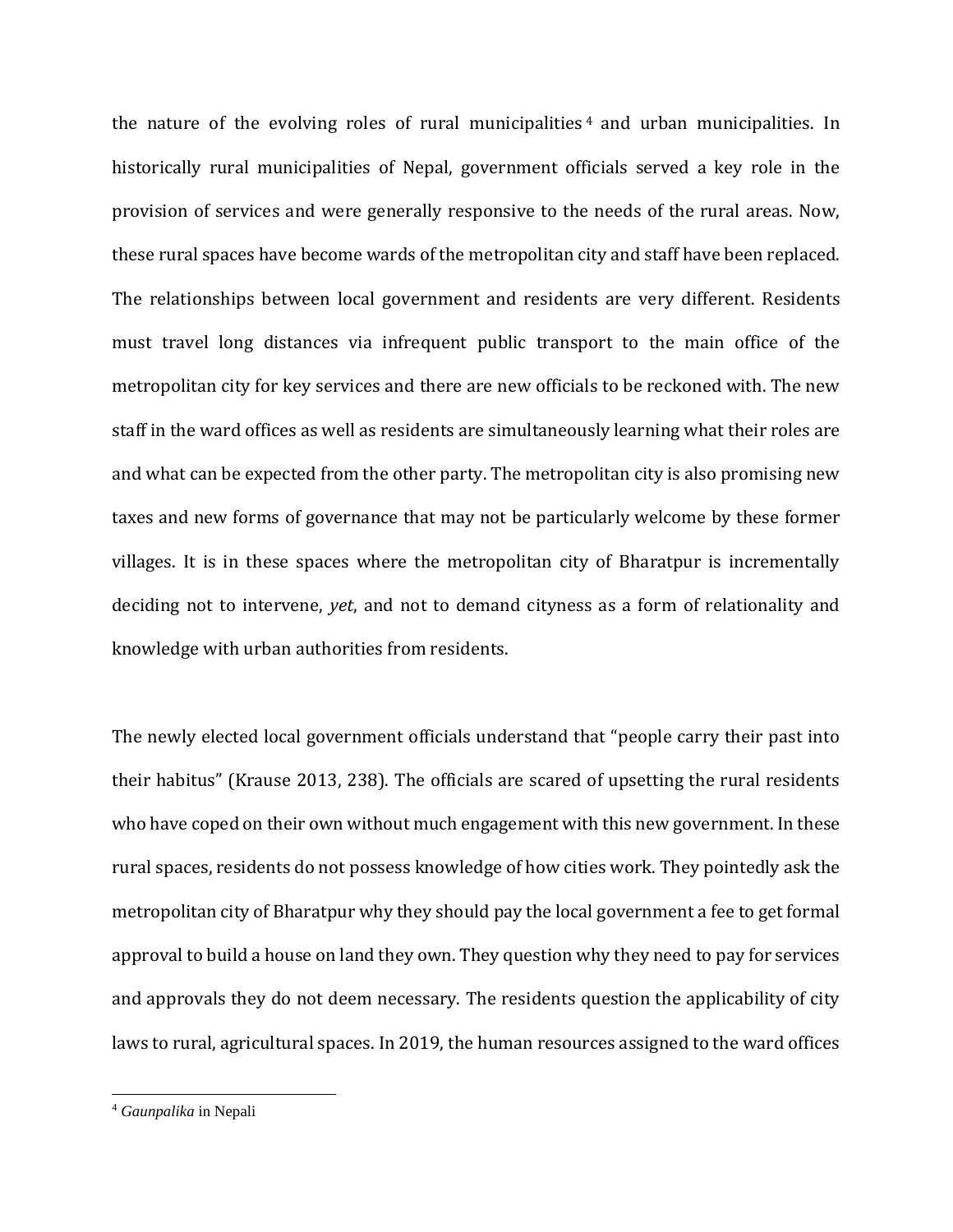are insufficient and importantly, they lack institutional knowledge, social networks and capacity to implement the law. In reality, the rural areas of the expanded cities throughout Nepal are tacitly being left to their own devices for the time being. Both the local officials and residents are averse to following the formal laws and thus behaving in a city like manner in regard to rules, rights and responsibilities.

This creates opportunities for elites located in these areas or those from outside Bharatpur who understand the current limitations of the local authorities to build in the way they chose in areas removed from the city centre. For the time being, the local government is not powerful enough to stand firm in rural areas and implement the law and possibly it should not. There is an unevenness to knowledge density of cityness. Today, in rural areas of geographically low density cities, we can also find low levels of knowledge density of cityness. The concept of density is always about something else. In this understanding of density, it is about power, politics and relationships. Density is about the evolution of new roles and relations in cities that are being expanded or being formed. At the present time, I see an ongoing DE-densification of knowledge of cityness. Thinking about densification as knowledge and from the perspective of the rural has the potential to profoundly destabilise what we consider the urban throughout the world.

## **References**

Angel S., Blei A.M., Parent J., Lamson-Hall P. and Galarza-Sanchez N., with Civco D.L., Qian Lei R., and Thom K. (2016) *Atlas of Urban Expansion – 2016 Edition, Volume 1: Areas and Densities*, <http://atlasofurbanexpansion.org/cities> (Accessed 5 December 2019).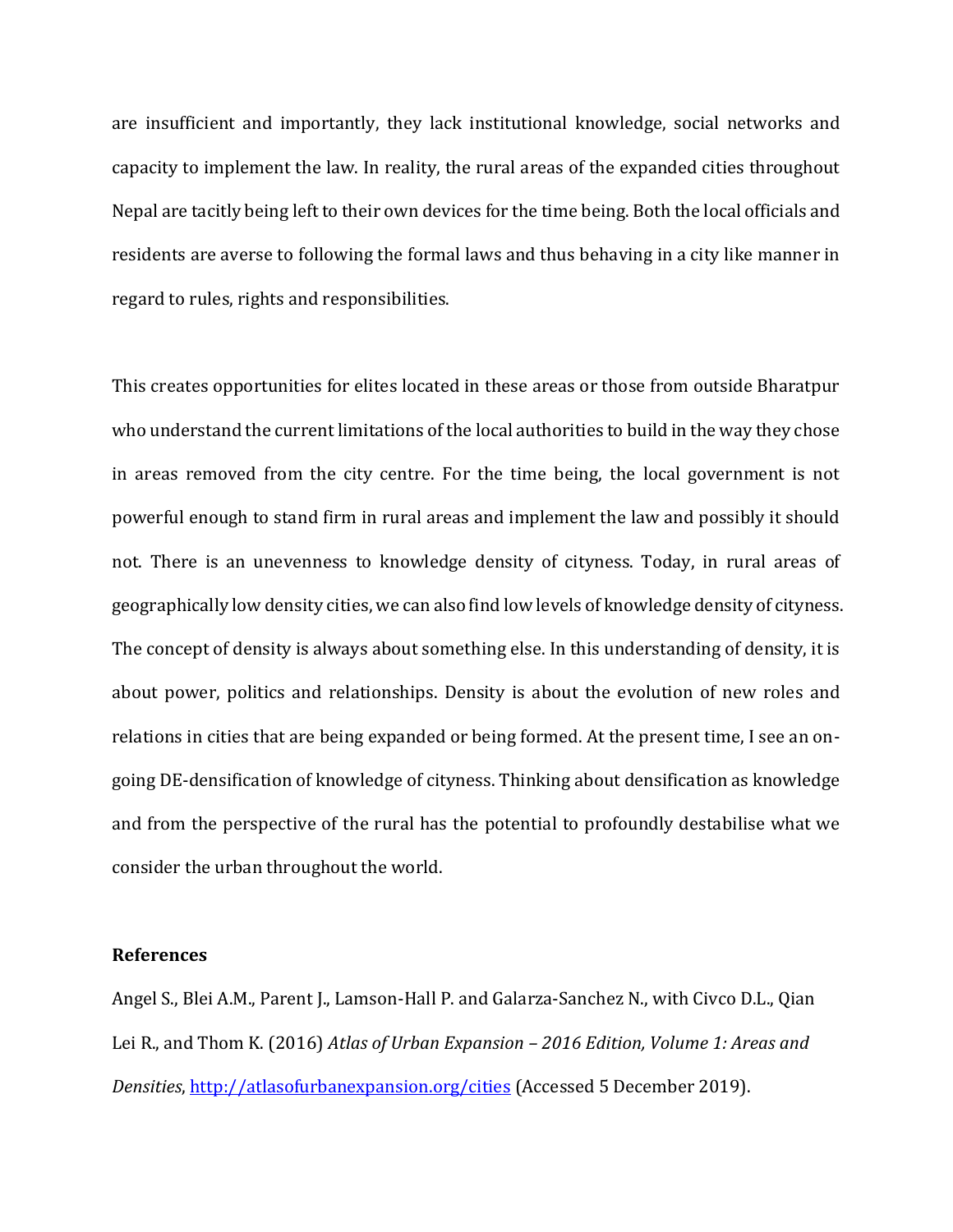Asia Foundation (2018) Diagnostic Study of Local Governance in Federal Nepal 2017.

Baitsch T.S. (2018) *Incremental Urbanism: A study of incremental housing production and the challenge of its inclusion in contemporary planning processes in Mumbai, India*. Doctoral Thesis. Switzerland. Ecole Polytechnique Federale De Lalusanne.

IFAD (2014) *Rural poverty in Nepal* [Online]. Available at:

https://www.ifad.org/documents/38714170/39972509/Enabling+poor+rural+people+to +overcome+poverty+in+Nepal.pdf/679c83d1-648e-4e67-9a4d-a8430adadd40 (Accessed: 26 June 2019).

Keil R. (2018) *Suburban planet*. Cambridge, Polity.

Krause M. (2013) The Ruralization of the World. *Public Culture*. [Online] 25 (270), 233–248. Available at: doi:10.1215/08992363-2020575.

Lexico Dictionary (2019) Definition of Density <https://www.lexico.com/en/definition/density> (Accessed 1 December 2019).

Pieterse E. (2013) Introduction. In: Pieterse E. and Simone A.M. (eds.). *Rogue urbanism: emergent African cities*. Auckland Park, South Africa, Jacana. pp. 12–15.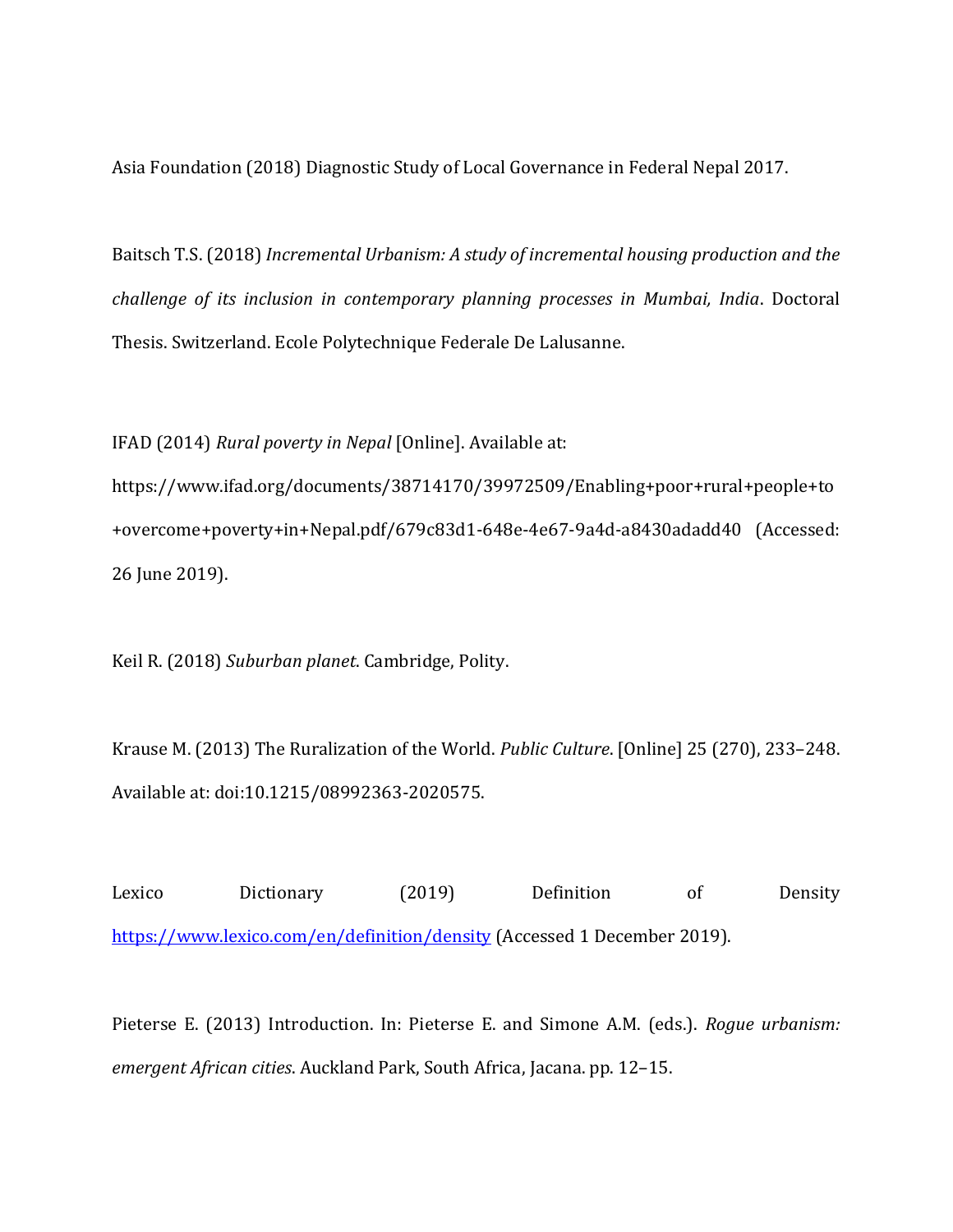Robinson J. (2006) *Ordinary cities: between modernity and development*. Questioning cities. London; New York, Routledge.

Ruszczyk H.A. (2017) *The Everyday and Events, Understanding risk perceptions and resilience in urban Nepal*. Durham, UK, Durham University.

Ruszczyk H.A. (2018) 'A continuum of perceived urban risk - from the Gorkha earthquake to economic security', Environment and Urbanization 30 (1), pp 317-332. ONLINE <http://journals.sagepub.com/doi/full/10.1177/0956247817744927>

Ruszczyk H.A. (2019) 'Earthquakes or tiger attacks: understanding what people fear most can help prevent disasters', THE CONVERSATION, May 23, 2019.

[https://theconversation.com/earthquakes-or-tiger-attacks-understanding-what-people](https://theconversation.com/earthquakes-or-tiger-attacks-understanding-what-people-fear-most-can-help-prevent-disasters-117137)[fear-most-can-help-prevent-disasters-117137](https://theconversation.com/earthquakes-or-tiger-attacks-understanding-what-people-fear-most-can-help-prevent-disasters-117137)

Ruszczyk H.A. (2020) 'Newly Urban Nepal', *Urban Geography*, early view 27 April 2020 doi.org/10.1080/02723638.2020.1756683

Ruszczyk H.A. and Price M.W.H. (2019) 'Aspirations in Grey Space: Neighbourhood Governance in Nepal and Jordan' *Area*

*<https://rgs-ibg.onlinelibrary.wiley.com/doi/full/10.1111/area.12562>*